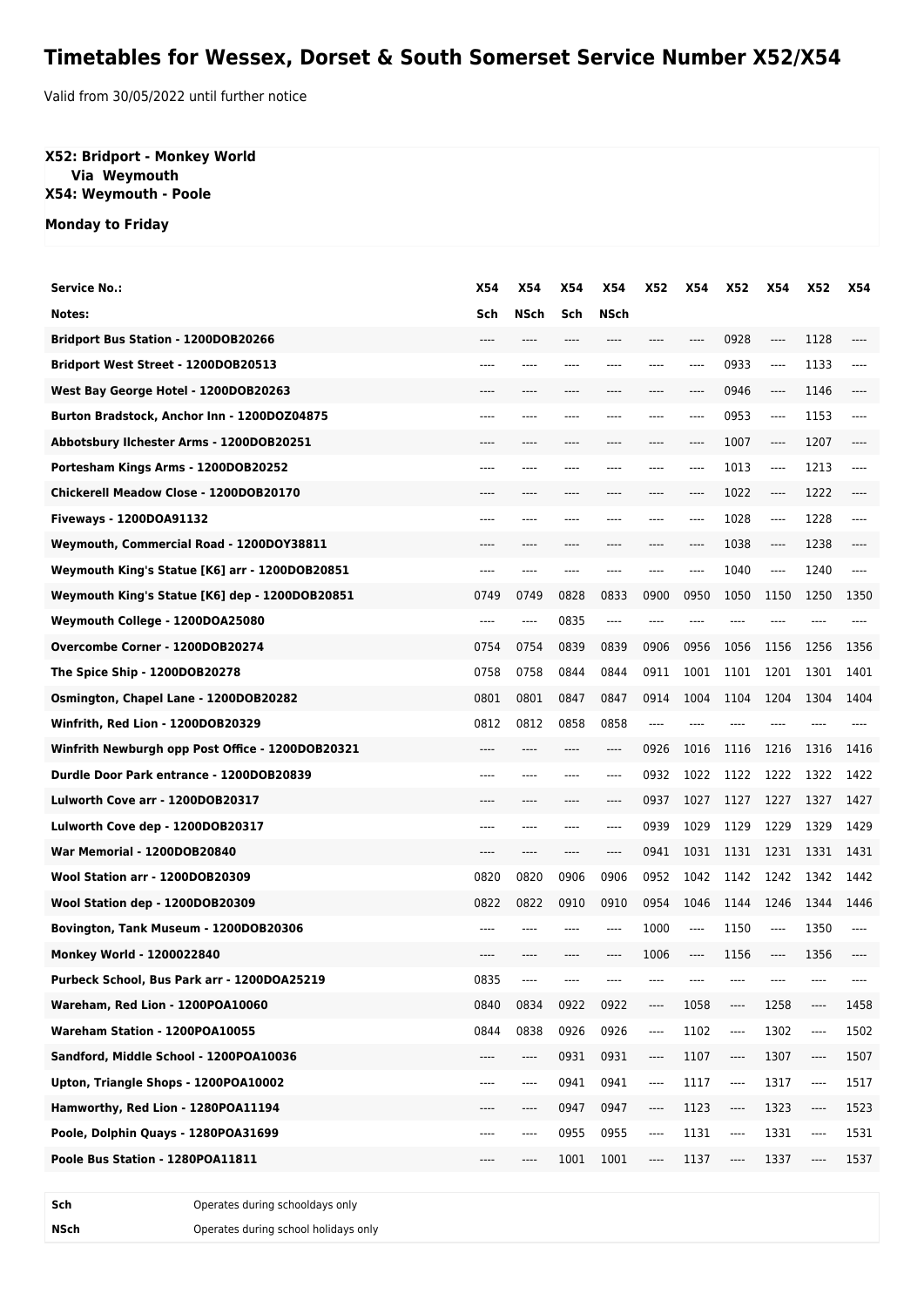| Service No.:                                     | X52  | <b>X54</b> | X52                           | X52                           | X54  |
|--------------------------------------------------|------|------------|-------------------------------|-------------------------------|------|
| Notes:                                           |      |            |                               |                               |      |
| <b>Bridport Bus Station - 1200DOB20266</b>       | 1328 | $---$      | 1528                          | 1730                          | ---- |
| Bridport West Street - 1200DOB20513              | 1333 | ----       | 1533                          | 1735                          |      |
| West Bay George Hotel - 1200DOB20263             | 1346 | $---$      | 1546                          | 1748                          |      |
| Burton Bradstock, Anchor Inn - 1200DOZ04875      | 1353 | $---$      | 1553                          | 1755                          | ---- |
| Abbotsbury Ilchester Arms - 1200DOB20251         | 1407 | ----       | 1607                          | 1809                          | ---- |
| Portesham Kings Arms - 1200DOB20252              | 1413 | $-- -$     | 1613                          | 1815                          | ---- |
| Chickerell Meadow Close - 1200DOB20170           | 1422 | ----       | 1622                          | 1824                          | ---- |
| Fiveways - 1200DOA91132                          | 1428 | $---$      | 1628                          | 1830                          | ---- |
| Weymouth, Commercial Road - 1200DOY38811         | 1438 | $---$      | 1638                          | 1838                          | ---- |
| Weymouth King's Statue [K6] arr - 1200DOB20851   | 1440 | ----       | 1640                          | 1840                          | ---- |
| Weymouth King's Statue [K6] dep - 1200DOB20851   | 1450 | 1550       | 1650                          | $\hspace{1.5cm} \textbf{---}$ | 1800 |
| Weymouth College - 1200DOA25080                  | ---- | $---$      | $-----$                       | $---$                         | ---- |
| Overcombe Corner - 1200DOB20274                  | 1456 | 1556       | 1656                          | $---$                         | 1806 |
| The Spice Ship - 1200DOB20278                    | 1501 | 1601       | 1701                          | ----                          | 1811 |
| Osmington, Chapel Lane - 1200DOB20282            | 1504 | 1604       | 1704                          | ----                          | 1814 |
| Winfrith, Red Lion - 1200DOB20329                | ---- | $---$      | $-----$                       | ----                          | ---- |
| Winfrith Newburgh opp Post Office - 1200DOB20321 | 1516 | 1616       | 1716                          | $---$                         | 1826 |
| Durdle Door Park entrance - 1200DOB20839         | 1522 | 1622       | 1722                          | ----                          | 1832 |
| Lulworth Cove arr - 1200DOB20317                 | 1527 | 1627       | 1727                          | $---$                         | 1837 |
| Lulworth Cove dep - 1200DOB20317                 | 1529 | 1629       | 1729                          | $---$                         | 1839 |
| War Memorial - 1200DOB20840                      | 1531 | 1631       | 1731                          | $---$                         | 1841 |
| Wool Station arr - 1200DOB20309                  | 1542 | 1642       | 1742                          | ----                          | 1851 |
| Wool Station dep - 1200DOB20309                  | 1544 | 1646       | 1744                          | $---$                         | 1853 |
| Bovington, Tank Museum - 1200DOB20306            | 1550 | ----       | 1750                          | ----                          | ---- |
| Monkey World - 1200022840                        | 1556 | ----       | 1756                          | ----                          | ---- |
| Purbeck School, Bus Park arr - 1200DOA25219      |      |            |                               |                               | ---- |
| Wareham, Red Lion - 1200POA10060                 |      | 1658       |                               | ----                          | 1904 |
| Wareham Station - 1200POA10055                   | ---- | 1702       | ----                          | ----                          | 1908 |
| Sandford, Middle School - 1200POA10036           | ---- | 1707       | $-----$                       | ----                          | ---- |
| Upton, Triangle Shops - 1200POA10002             | ---- | 1717       |                               |                               |      |
| Hamworthy, Red Lion - 1280POA11194               | ---- | 1723       | ----                          | ----                          |      |
| Poole, Dolphin Quays - 1280POA31699              | ---- | 1731       |                               |                               |      |
| Poole Bus Station - 1280POA11811                 | ---- | 1737       | $\hspace{1.5cm} \textbf{---}$ | ----                          | ---- |

**X52: Monkey World - Bridport Via Weymouth X54: Poole - Weymouth**

**Monday to Friday**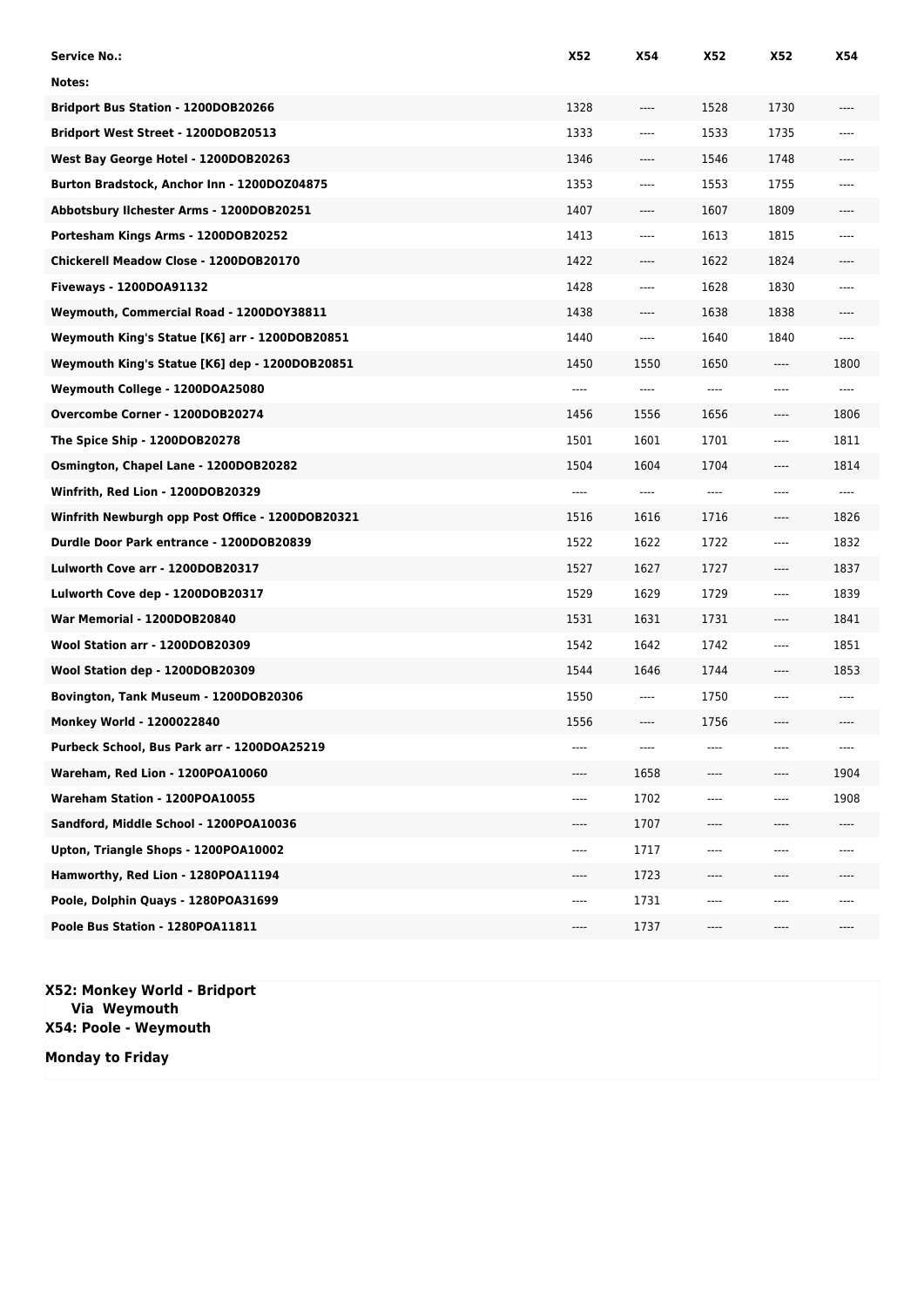| <b>Service No.:</b>                              | <b>X54</b> | X52     | <b>X52</b> | <b>X52</b> | X54                           | <b>X52</b> | <b>X54</b> | <b>X52</b>                    | X54  | <b>X54</b>  |
|--------------------------------------------------|------------|---------|------------|------------|-------------------------------|------------|------------|-------------------------------|------|-------------|
| Notes:                                           |            |         |            |            |                               |            |            |                               | Sch  | <b>NSch</b> |
| Bovington, Tank Museum - 1200DOB20306            |            |         |            |            |                               |            |            |                               |      |             |
| Monkey World - 1200022840                        | ----       |         | ----       | 1008       | ----                          | 1205       | ----       | 1405                          | ---- |             |
| Poole Bus Station - 1280POA11811                 | ----       |         |            | $---$      | 1020                          | ----       | 1220       | ----                          | 1417 | 1420        |
| Hamworthy, Red Lion - 1280POA11120               | ----       |         |            | ----       | 1031                          | $---$      | 1231       | ----                          | 1428 | 1431        |
| Upton, The Bakery - 1200POA11188                 |            |         |            |            | 1037                          | ----       | 1237       | $\cdots$                      | 1434 | 1437        |
| Sandford, Middle School - 1200POA10035           | ----       |         |            | ----       | 1047                          | ----       | 1247       | $\cdots$                      | 1444 | 1447        |
| Wareham Station - 1200POA10055                   | 0852       | $---$   | ----       | ----       | 1052                          | ----       | 1252       | $\hspace{1.5cm} \textbf{---}$ | 1449 | 1452        |
| Wareham, Post Office - 1200022838                | 0856       | $---$   |            | ----       | 1056                          | ----       | 1256       | ----                          | 1453 | 1456        |
| Purbeck School, Bus Park - 1200DOA25219          | ----       |         |            |            | ----                          | ----       |            |                               | 1505 | ----        |
| Wool Station arr - 1200DOB20309                  | 0908       | $-----$ | ----       | 1013       | 1108                          | 1210       | 1308       | 1410                          | 1516 | 1508        |
| Wool Station dep - 1200DOB20309                  | 0911       | $---$   | ----       | 1016       | 1114                          | 1214       | 1314       | 1414                          | 1518 | 1514        |
| War Memorial - 1200DOB20316                      | 0920       | $---$   | ----       | 1025       | 1123                          | 1223       | 1323       | 1423                          | 1528 | 1523        |
| Lulworth Cove arr - 1200DOB20317                 | 0924       | $-----$ | ----       | 1029       | 1127                          | 1227       | 1327       | 1427                          | 1532 | 1527        |
| Lulworth Cove dep - 1200DOB20317                 | 0926       | $-----$ | ----       | 1031       | 1129                          | 1229       | 1329       | 1429                          | 1534 | 1529        |
| Durdle Door Park Entrance - 1200DOB20318         | 0931       | ----    | ----       | 1036       | 1134                          | 1234       | 1334       | 1434                          | 1539 | 1534        |
| Winfrith, Red Lion - 1200DOB20339                | 0939       | ----    | ----       | 1044       | 1142                          | 1242       | 1342       | 1442                          | 1547 | 1542        |
| Osmington, Chapel Lane - 1200DOB20541            | 0949       | $---$   | ----       | 1054       | 1152                          | 1252       | 1352       | 1452                          | 1557 | 1552        |
| The Spice Ship - 1200DOB20543                    | 0953       | $-----$ | ----       | 1058       | 1156                          | 1256       | 1356       | 1456                          | 1601 | 1556        |
| Overcombe Corner - 1200DOB20547                  | 0959       | $---$   | ----       | 1104       | 1202                          | 1302       | 1402       | 1502                          | 1607 | 1602        |
| Weymouth King's Statue arr - 1200DOB20098        | ----       | $---$   | ----       | 1114       | $---$                         | 1312       | $---$      | 1512                          | ---- |             |
| Weymouth King's Statue dep - 1200DOB20098        | ----       | 0805    | 0923       | 1123       | ----                          | 1323       | ----       | 1523                          |      |             |
| Weymouth Railway Station - 1200DOB20270          | $---$      | 0807    | 0925       | 1125       | $\hspace{1.5cm} \textbf{---}$ | 1325       | $---$      | 1525                          | ---- |             |
| <b>Fiveways - 1200DOB20147</b>                   | ----       | 0816    | 0934       | 1134       | $---$                         | 1334       | $---$      | 1534                          | ---- |             |
| Chickerell Meadow Close - 1200DOY38619           | ----       | 0822    | 0941       | 1141       | $---$                         | 1341       | $---$      | 1541                          | ---- |             |
| Portesham King's Arms - 1200DOY38623             |            | 0831    | 0951       | 1151       | $-----$                       | 1351       | ----       | 1551                          |      |             |
| Abbotsbury Ilchester Arms - 1200DOY29340         |            | 0836    | 0956       | 1156       | ----                          | 1356       |            | 1556                          |      |             |
| Burton Bradstock,Three Horseshoes - 1200DOB20261 | ----       | 0849    | 1011       | 1211       | ----                          | 1411       | ----       | 1611                          |      |             |
| West Bay George Hotel - 1200DOB20263             | ----       | 0857    | 1019       | 1219       | ----                          | 1419       | ----       | 1619                          |      |             |
| Bridport West Street - 1200DOB20265              | ----       | 0910    | 1032       | 1232       | ----                          | 1432       | ----       | 1632                          |      |             |
| Bridport Bus Station - 1200DOB20266              | ----       | 0915    | 1037       | 1237       | ----                          | 1437       | ----       | 1637                          |      |             |
| Weymouth King's Statue - 1200DOB20851            | 1009       | ----    |            | ----       | 1212                          | ----       | 1412       | ----                          | 1617 | 1612        |
|                                                  |            |         |            |            |                               |            |            |                               |      |             |
|                                                  |            |         |            |            |                               |            |            |                               |      |             |

**Sch** Operates during schooldays only

**NSch** Operates during school holidays only